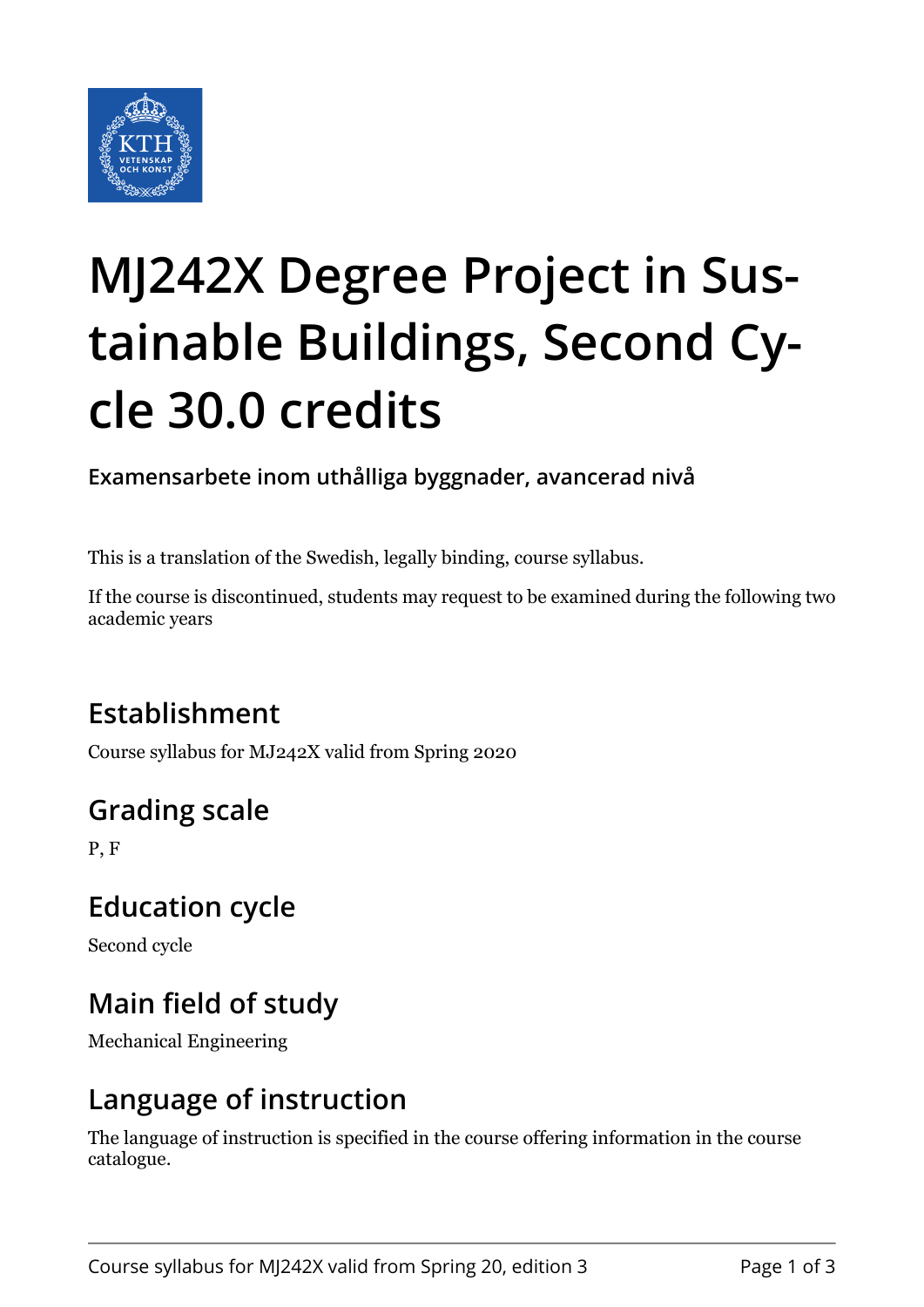## **Intended learning outcomes**

- demonstrate knowledge and understanding of the scientific foundation and best practices for the chosen subject, as well as an advanced understanding in current research and development, and in-depth knowledge of methodology
- demonstrate the ability to search, gather and integrate knowledge and identify their need for additional knowledge, all with a holistic, critical and systematic work approach.
- demonstrate the ability to identify, analyse, assess and handle complex phenomena, issues and situations also with limited information
- demonstrate the ability to plan and with adequate methods carry out qualified assignments within given time frames and to evaluate this work
- demonstrate the ability to orally and in writing in dialogue with different groups clearly account for and discuss his conclusions and the knowledge and the arguments that these are based on
- demonstrate the ability to make assessments considering relevant scientific, social and ethical aspects
- demonstrate the skills required to participate in research and development work, or to work independently in other qualified activities

#### **Course contents**

The Master programme is concluded with a degree project in which the student is expected to demonstrate ability to independently solve an engineering problem by using a broad spectrum of skills. The subject for the degree project can vary but it must contain significant technical contents, have a clear application within chosen field and, if applicable, contribute to sustainable development. Provided that the degree project satisfies the requirements above, as decided by the course coordinator or examiner, and provided that qualified supervision is provided throughout the degree project, the student can choose to carry out the degree project either at an academic department, within an industrial company, or at a consulting firm, in Sweden or abroad.

# **Specific prerequisites**

To begin the thesis project, second cycle, requires:

- completed courses corresponding to at least 60 credits at the second cycle
- completed course in "Scientific Research Methodology"
- able to demonstrate sufficient specific subject knowledge in relation for the chosen area for the thesis project

## **Examination**

• XUPP - Thesis Project, 30.0 credits, grading scale: P, F

Based on recommendation from KTH's coordinator for disabilities, the examiner will decide how to adapt an examination for students with documented disability.